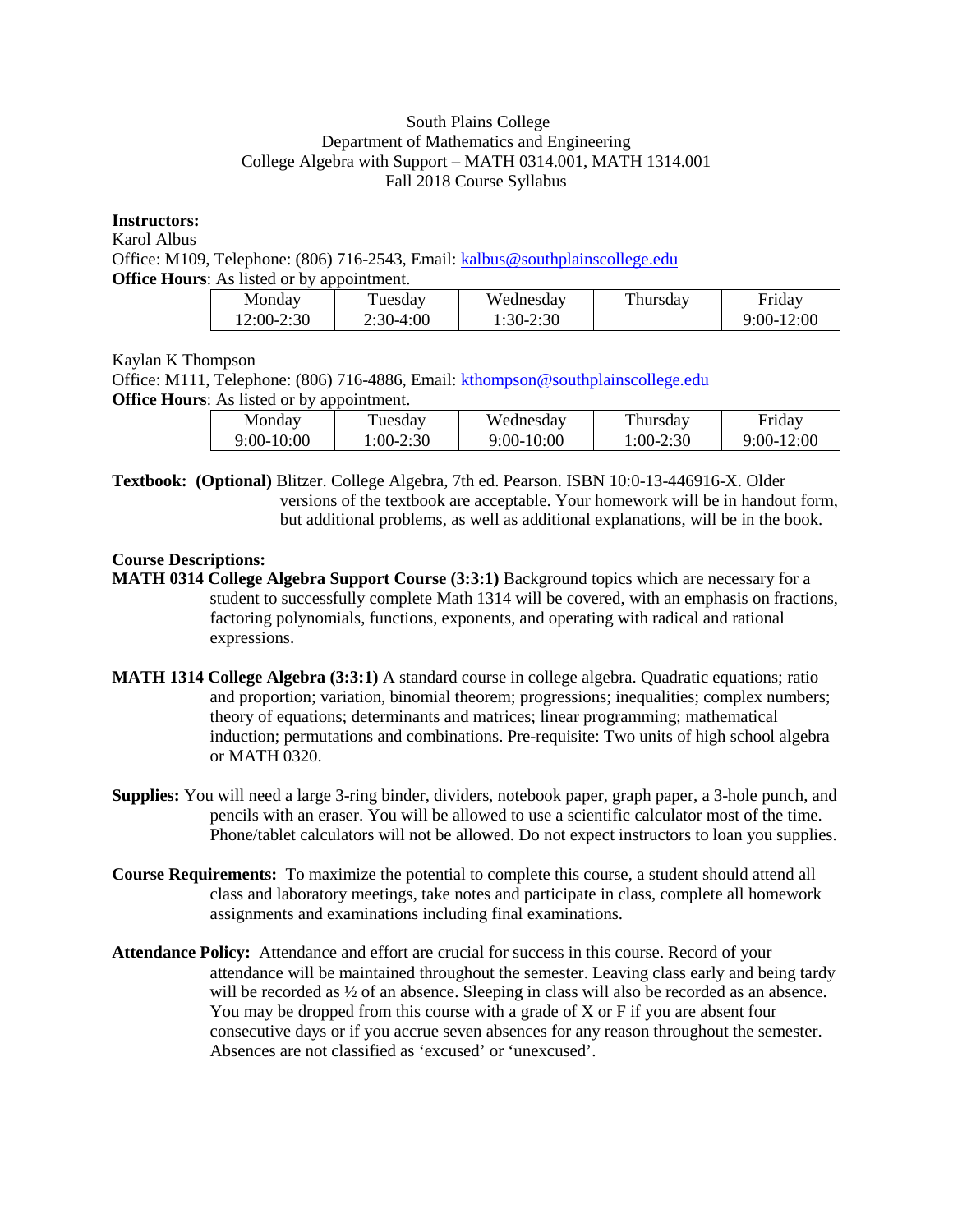### **Grading Policy:**

Homework/Quizzes/Lab Assignments/Binder Checks 10% 8 Unit Exams 72% Final Exam 18%

#### **Homework/Quizzes/Lab Assignments/Binder Checks**:

- Homework assignments will be assigned during each class session and may be collected the following class period. Work the problems early enough to seek help if needed. You should expect to spend as much time outside of class as you do in class practicing homework problems and studying. Absolutely no late homework assignments will be accepted. If you are absent, you must email your assignment to me before or on the day of class to earn credit for the assignment. Otherwise, a zero will be given.
- Quizzes will be given during almost all class periods to demonstrate that you have practiced the skills from the previous class/classes. Make-up quizzes will not be given and a zero will be given.
- Periodically, lab assignments will be given, completed, and turned in during a class period. If absent, a zero will be given.
- All students will keep a binder which will be used as a reference and study guide. Your binder should be brought to class every day! The binder will be checked twice randomly by the instructor during the semester. Neatness and organization of a 3-ring binder are important.

**Exams**: There will be 8 unit exams given and a comprehensive final. Dates for the exams are on the course calendar. If for any reason you are going to miss an exam, you must contact us PRIOR to class time. Make-up exams will be given at the discretion of the instructor. Once you begin an exam, you will not be able to leave the classroom until the exam is submitted for grading.

**Grading Scale:** A 90-100 B 80-89 C 70-79 D 60-69 F 59 or below If you make a grade of A, B, or C then that is the grade you will be awarded for both halves of the course. However, if you COMPLETE THE COURSE and make a grade of D or F, then your grade for the 0314 course will be assessed at your instructor's discretion. If you pass MATH 0314 but not the MATH 1314 portion of the course, you will be able to register for MATH 1314 in future semesters.

#### **Student Learning Outcomes for MATH 0314**

Upon successful completion of this course, the student will be able to:

- 1. Perform order of operations of real numbers.
- 2. Perform operations using integer and rational exponents.
- 3. Factor and perform operations with polynomials.
- 4. Simplify and perform operations with rational expressions.
- 5. Simplify and perform operations with radical expressions.
- 6. Solve linear equations and equalities of a single variable.
- 7. Solve quadratic equations by factoring and quadratic formula.
- 8. Solve systems of two linear equations in two variables.
- 9. Graph linear and quadratic functions.

### **Student Learning Outcomes for College Algebra (MATH 1314):**

- 1. Demonstrate and apply knowledge of properties of functions, including domain and range, operations, compositions and inverses.
- 2. Recognize and apply polynomial, rational, radical, exponential and logarithmic functions and solve related equations.
- 3. Apply graphing techniques.
- 4. Evaluate all roots of higher degree polynomial and rational functions.
- 5. Recognize, solve and apply systems of linear equations using matrices.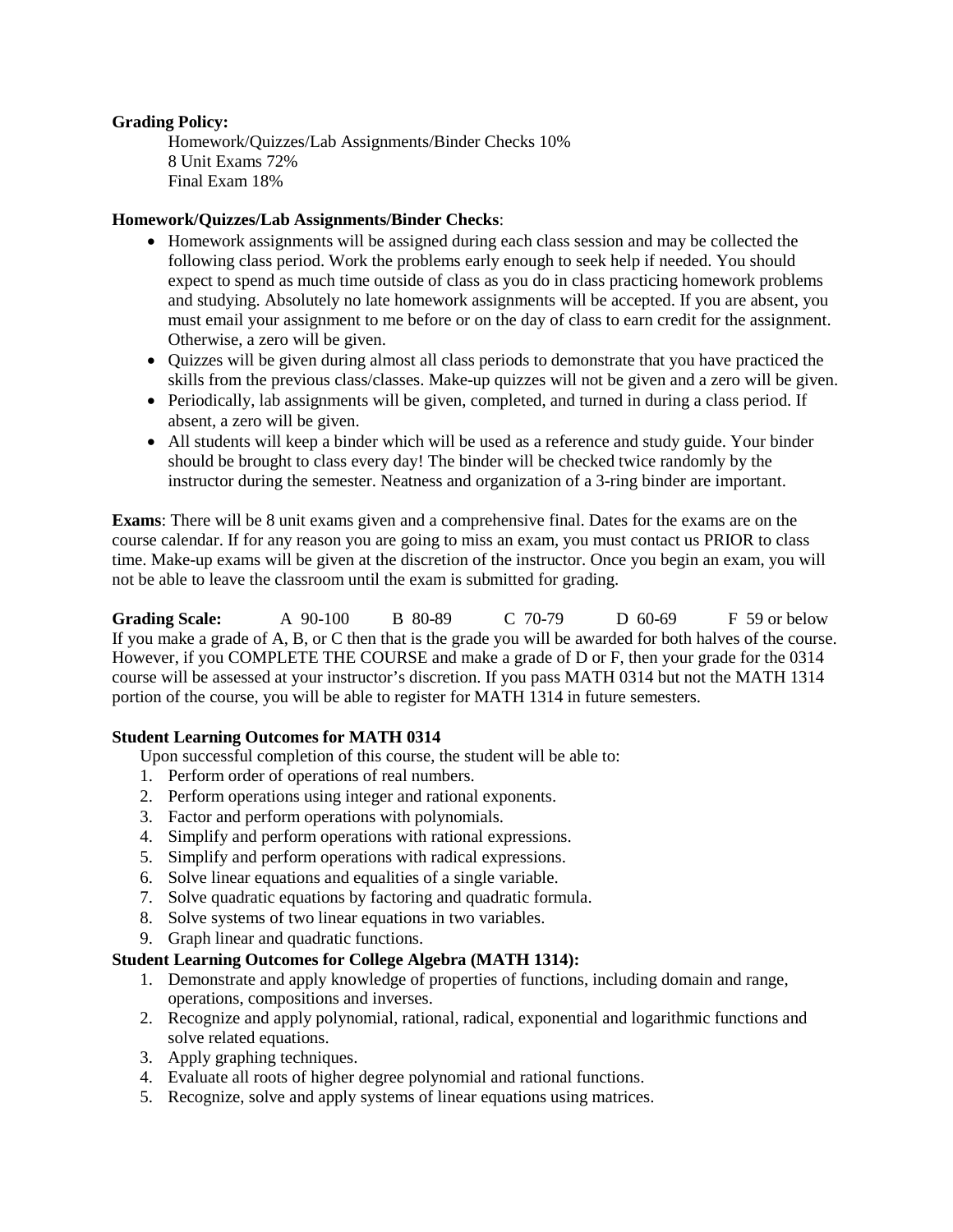### **Student Responsibilities and Expectations:**

- 1. Come to class on time and prepared to learn. (Pencils, homework, notebook, calculator)
- 2. Read the syllabus.
- 3. Take notes, participate in class, and complete course assignments early enough to seek help if needed.
- 4. Food and drink are not allowed in class, with the exception of bottled water.
- 5. Cell phones and any other electronic devices must be silenced and put away before entering the classroom. Use of these devices during class will result in a zero for that day's quiz, homework, or exam.

# **Resources:**

- Blackboard is the online course management system that will be used for this course. The course syllabus, handouts for notes, reviews, as well as any other class handouts can be accessed through Blackboard. Your grades will also be posted there. You will want to check Blackboard regularly.
- Free tutoring is available in M116 on the Levelland campus. Hours for the tutors will be posted by the door of M116 and I will also post them on Blackboard.
- We are available to help you! Feel free to come by during our office hours or email us at [kalbus@southplainscollege.edu](mailto:kalbus@southplainscollege.edu) or [kthompson@southplainscollege.edu](mailto:kthompson@southplainscollege.edu) .

**Use of Student Email:** The College provides a free, official, email account to all students to ensure efficient and secure communications between you and the College. Students will be required to use their college-issued email address to communicate with their instructor and all other college personnel, so it is easy to distinguish a student's email form spam. The College expects that students will utilize their college email addresses to send and receive communications with college personnel and will read email on a frequent and consistent basis.

**Equal Opportunity:** South Plains College strives to accommodate the individual needs of all students in order to enhance their opportunities for success in the context of a comprehensive community college setting. It is the policy of South Plains College to offer all educational and employment opportunities without regard to race, color, national origin, religion, gender, disability, or age.

# **Core Objectives:**

# Communication Skills:

effective development, interpretation, and expression of ideas through written, oral, and visual communication.

- Develop, interpret, and express ideas through written communication
- Develop, interpret, and express ideas through oral communication
- Develop, interpret, and express ideas through visual communication

Critical Thinking:

creative thinking, innovation, inquiry, analysis, evaluation, and synthesis of information.

- Generate and communicate ideas by combining, changing, and reapplying existing information
- Gather and assess information relevant to a question
- Analyze, evaluate, and synthesize information
- Empirical and Quantitative Competency Skills:

the manipulation and analysis of numerical data or observable facts resulting in informed conclusions.

- Manipulate and analyze numerical data and arrive at an informed conclusion
- Manipulate and analyze observable facts and arrive at an informed conclusion